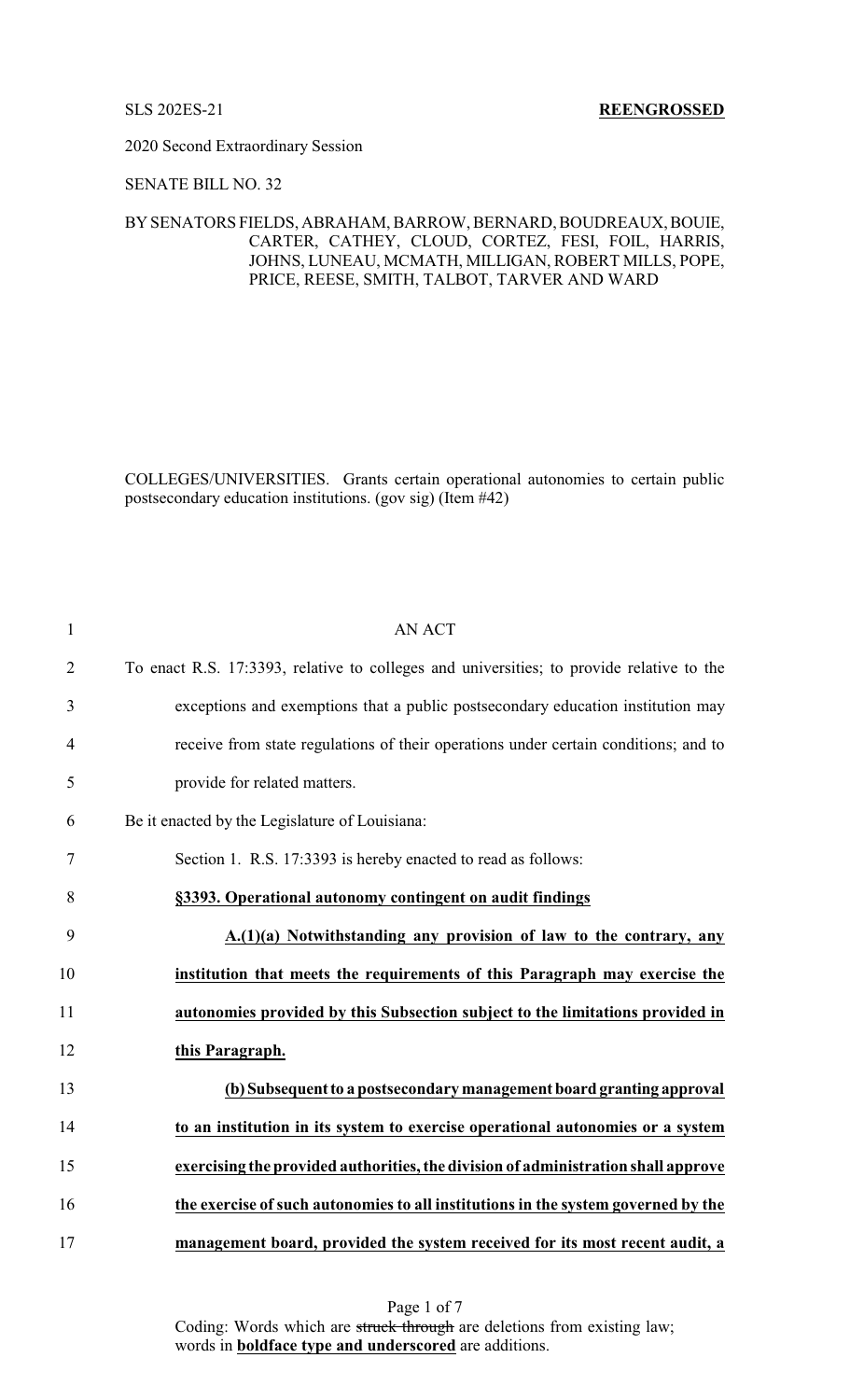| $\mathbf{1}$   | financial audit with an unmodified opinion, where the financial statements were    |
|----------------|------------------------------------------------------------------------------------|
| $\overline{2}$ | free of material misstatements and material weaknesses, and the financial          |
| 3              | position, results of operations, and cash flows were represented fairly in         |
| $\overline{4}$ | accordance with Generally Accepted Accounting Principles. If the system did        |
| 5              | not receive for the most recent audit, a financial audit with an unmodified        |
| 6              | opinion, where the financial statements were free of material misstatements and    |
| 7              | material weaknesses, and the financial position, results of operations, and cash   |
| 8              | flows were represented fairly in accordance with Generally Accepted                |
| 9              | Accounting Principles, then the division of administration shall approve the       |
| 10             | exercise of such autonomies to all institutions in the system, except for any      |
| 11             | institution which was responsible for the finding of noncompliance at the system   |
| 12             | level.                                                                             |
| 13             | (c) If an institution granted the right to exercise operational autonomies         |
| 14             | pursuant to Subparagraph (b) of this Paragraph subsequently receives an audit      |
| 15             | with a material weakness through a financial audit, the institution shall be       |
| 16             | required to develop and implement a corrective action plan for approval by the     |
| 17             | management board. The institution shall be required to demonstrate to the          |
| 18             | management board that the necessary corrective actions were taken within six       |
| 19             | months from the date the audit finding was reported, or the institution will lose  |
| 20             | the authority to exercise the autonomies granted for the remainder of the period   |
| 21             | authority is in effect. The corrective action plan and<br>that this                |
| 22             | post-implementation report shall be submitted to the division of administration    |
| 23             | and the Board of Regents.                                                          |
| 24             | (2) The operational autonomies that may be granted pursuant to this                |
| 25             | <b>Subsection are:</b>                                                             |
| 26             | (a) Authority to retain any funds which remain unexpended and                      |
| 27             | unobligated at the end of the fiscal year for use at the institution's discretion. |
| 28             | (b) Authority to identify and dispose of obsolete equipment, excluding             |
| 29             | vehicles and items considered by federal law to be of a dangerous nature. Prior    |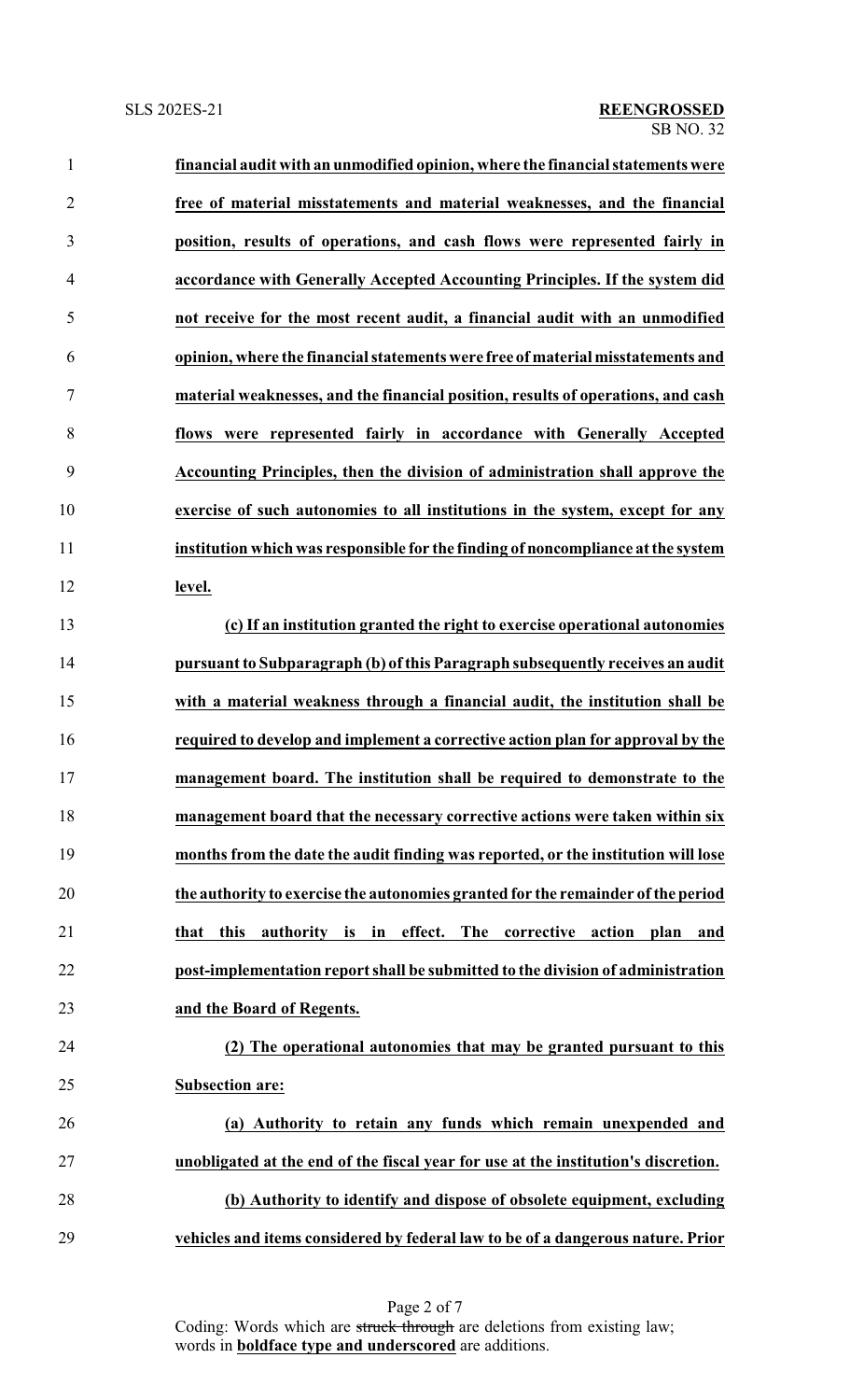| $\mathbf{1}$   | to exercising this autonomy with respect to electronic devices, the postsecondary |
|----------------|-----------------------------------------------------------------------------------|
| $\overline{2}$ | management board shall provide certification to the division of administration    |
| 3              | that all such devices are sanitized of any personally identifiable information.   |
| $\overline{4}$ | (c) Authority to be excluded by the division of administration from any           |
| 5              | table of organization.                                                            |
| 6              | (d)(i) Authority to participate in the higher education procurement code          |
| 7              | as established by Louisiana State University and Agricultural and Mechanical      |
| 8              | College and approved by the division of administration. Institutions within the   |
| 9              | same system may cooperatively operate procurement operations under the            |
| 10             | higher education<br>procurement code. Each postsecondary education                |
| 11             | management board may adopt the higher education procurement code, with            |
| 12             | amendments necessary to insert the name of each management board into the         |
| 13             | procurement code and to implement the code but excluding any substantive          |
| 14             | changes, pursuant to rules and regulations adopted in accordance with the         |
| 15             | Administrative Procedure Act. Any entity whose budget is appropriated             |
| 16             | through Schedule 19-Higher Education or 19E-LSU Health Sciences                   |
| 17             | Center-health care services division may use the higher education procurement     |
| 18             | code in lieu of the Louisiana Procurement Code as provided in R.S. 39:15.3, 196   |
| 19             | through 200, and 1551 through 1755, subject to the prior review and approval      |
| 20             | of the Joint Legislative Committee on the Budget. Any changes to the higher       |
| 21             | education procurement code after an initial five-year period shall be submitted   |
| 22             | to the Joint Legislative Committee on the Budget for approval. However, there     |
| 23             | shall be only one higher education procurement code except for nonsubstantive     |
| 24             | changes required to implement the code.                                           |
| 25             | (ii) The division of administration shall maintain a list of all institutions     |
| 26             | participating in the higher education procurement code, which shall be            |
| 27             | published on its website.                                                         |
| 28             | (e)(i) Exemption from participation in the state's risk management                |
| 29             | program established by R.S. 39:1527 et seq. and administered by the office of     |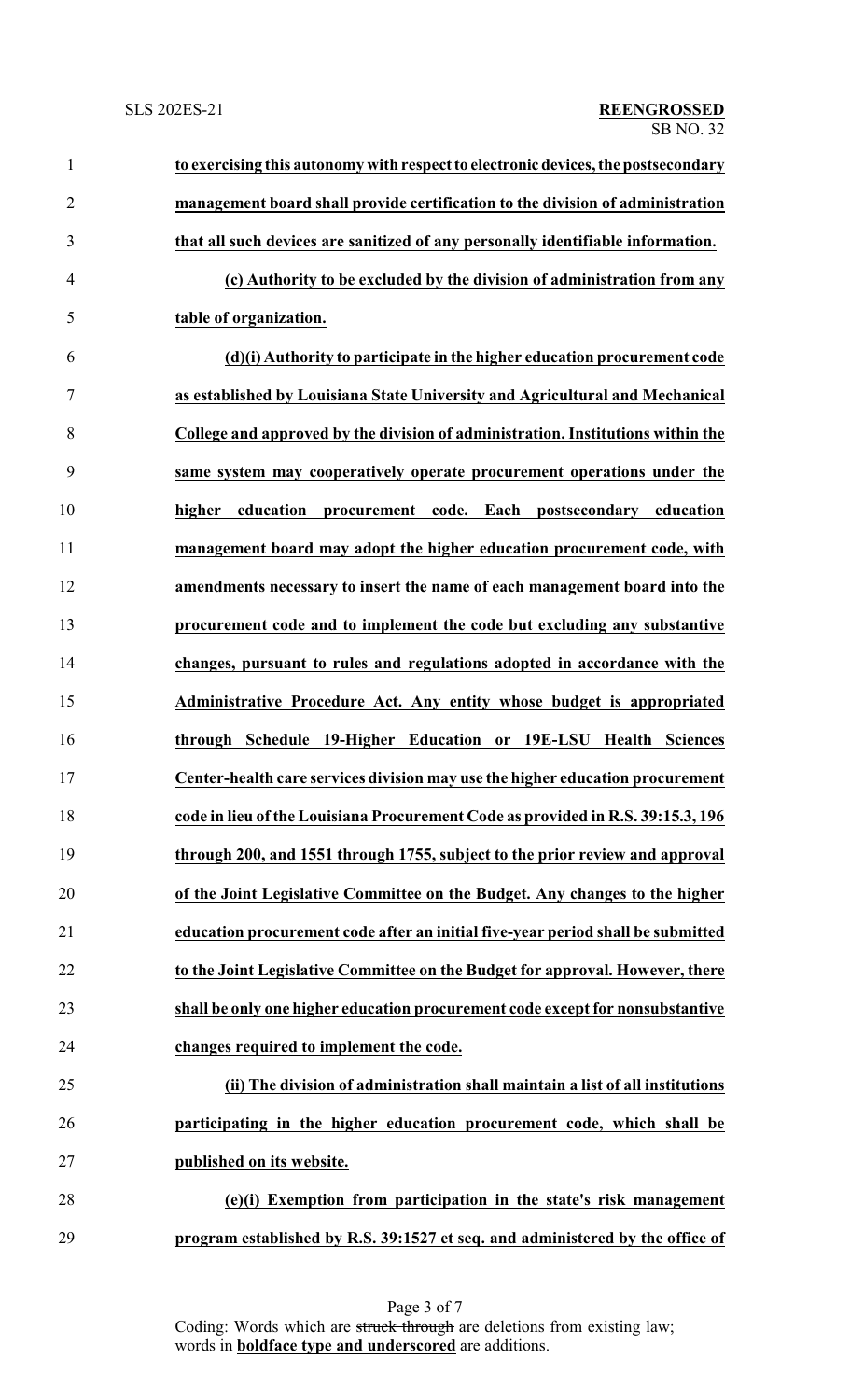| $\mathbf{1}$   | risk management, pursuant to a determination by the division of administration    |
|----------------|-----------------------------------------------------------------------------------|
| 2              | that the institution or management board, as applicable, has the capacity to      |
| $\overline{3}$ | manage its own risk and a phased-in plan of implementation as determined by       |
| $\overline{4}$ | the institution in collaboration with the attorney general and the division of    |
| 5              | administration, subject to the prior review and approval of the Joint Legislative |
| 6              | Committee on the Budget. This exemption shall not include the coverage            |
| 7              | provided by the state's risk management program pursuant to R.S. 40:1237.1.       |
| 8              | (ii) Nothing in this exemption shall abrogate, amend, or alter the                |
| 9              | authority of the attorney general or the Department of Justice under Article IV,  |
| 10             | Sections 1 and 8 of the Constitution of Louisiana or any other provision of law   |
| 11             | to represent the state and all departments and agencies of state government in    |
|                |                                                                                   |

 **all litigation arising out of or involving tort or contract. Any institution that is granted an exemption under this Subparagraph shall enter into an interagency agreement with the attorney general and pay the attorney general reasonable attorney fees and expenses incurred in representing the institution.**

 **(iii) Nothing in this Subparagraph shall be construed as creating any independent or separate cause of action against the state. The state shall continue to be sued only through the exempt institution's management board and cannot be sued in addition to or separately from the exempt institution's management board in any cause of action asserted against the exempt institution. The office of risk management shall not be responsible for payment of any judgment against the exempt institution's management board rendered subsequent to the transfer of the applicable line of coverage. The state's obligation to indemnify a covered individual as provided in R.S. 13:5108.1 shall not be performed by the office of risk management.**

 **(iv) Any contract between the exempt institution's management board and its insurer shall name the state as an additional insured. Any provision in any contract between the exempt institution's management board and its insurer that conflicts with the provisions of this Subparagraph shall be deemed**

> Page 4 of 7 Coding: Words which are struck through are deletions from existing law; words in **boldface type and underscored** are additions.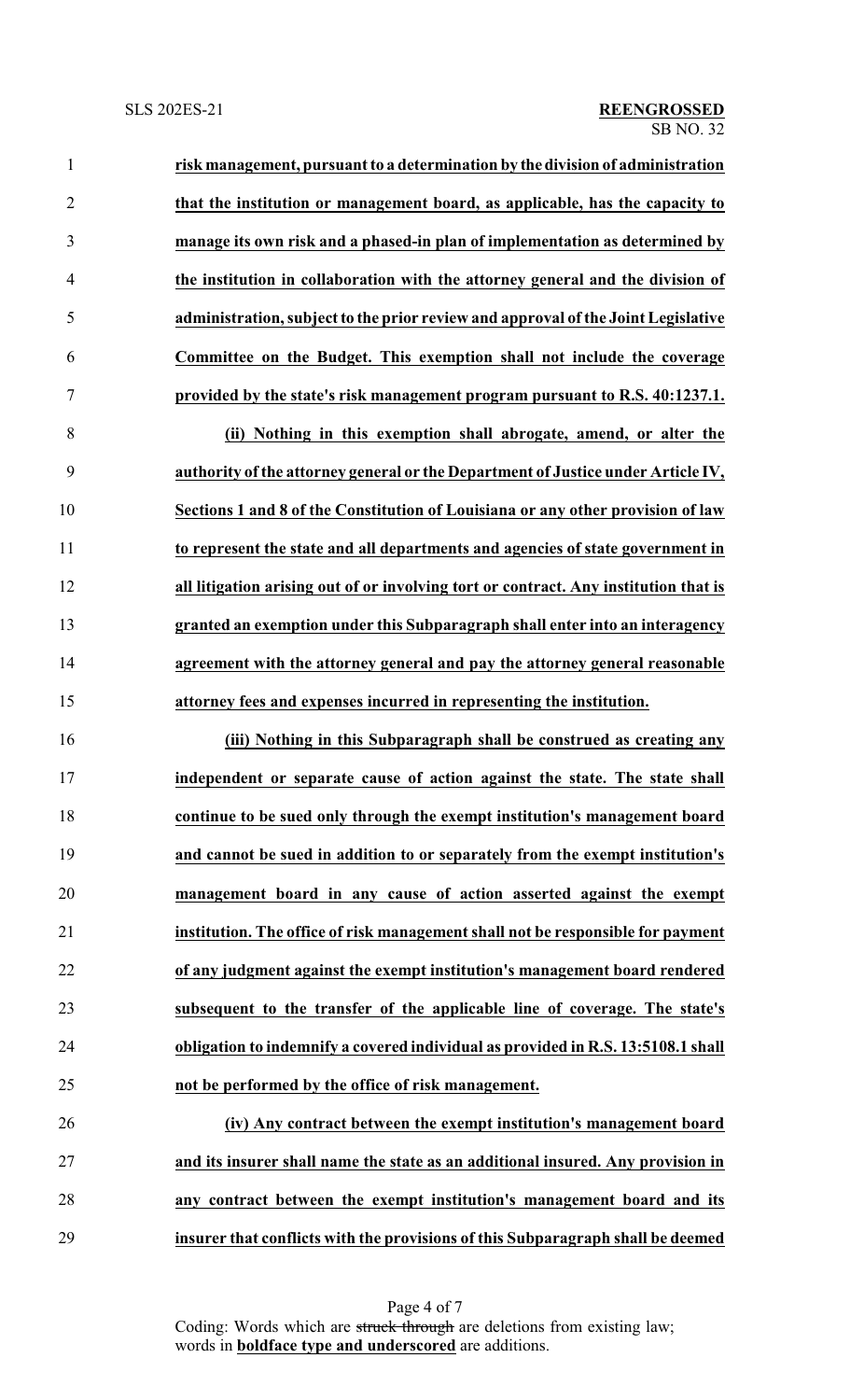| $\mathbf{1}$   | null and void.                                                                            |
|----------------|-------------------------------------------------------------------------------------------|
| $\overline{2}$ | (v) Nothing in this Subparagraph shall be construed to adversely affect                   |
| 3              | any of the substantive and procedural provisions and limitations applicable to            |
| $\overline{4}$ | actions against the state, including but not limited to the provisions of R.S.            |
| 5              | 13:5106, 5107, 5108.1, and 5112, and R.S. 9:2800 which would continue to apply            |
| 6              | equally to any exempted institution. Those provisions that will not apply are             |
| 7              | those that are specifically excluded in this Section. Upon transfer of each line of       |
| 8              | coverage to the exempted institution under this Section, the provisions of R.S.           |
| 9              | $39:1527$ et seq., as well as the provisions of R.S. $13:5106(B)(3)(c)$ , shall not apply |
| 10             | to the line of coverage so transferred, nor to any claims asserted against the            |
| 11             | exempted institution within the transferred line of coverage.                             |
| 12             | (f) Notwithstanding the provisions of R.S. 39:113, authority to administer                |
| 13             | all facilities projects funded with self-generated revenue, federal funds,                |
| 14             | donations, grants, or revenue bonds, including all projects falling under R.S.            |
| 15             | 39:128; however, excluding those projects falling under R.S. 39:128, these                |
| 16             | projects shall not be exempted from the capital outlay budget or any                      |
| 17             | requirements as pertains thereto.                                                         |
| 18             | (g) Authority to invest funds as defined by R.S. $49:327(C)$ in municipal                 |
| 19             | bonds issued by any state or political subdivision and those instruments laid out         |
| 20             | in R.S. 49:327(B)(1), in tax exempt bonds and other taxable governmental bonds            |
| 21             | issued by any state or a political subdivision or public corporation of any state,        |
| 22             | provided that such bonds are rated by a nationally recognized rating agency as            |
| 23             | investment grade. The investment policy governing such investment as defined              |
| 24             | by R.S. $49:327(C)(1)(b)$ shall define the allocation of funds among instruments          |
| 25             | and the term of maturity of the instruments, subject to the prior review and              |
| 26             | approval of the investment advisory committee. If an institution is determined            |
| 27             | by the division of administration to no longer possess the capacity relevant to           |
| 28             | this autonomy, or both, authority to invest additional funds shall be limited to          |
| 29             | those instruments defined by R.S. $49:327(B)(1)$ and (C), and shall exclude               |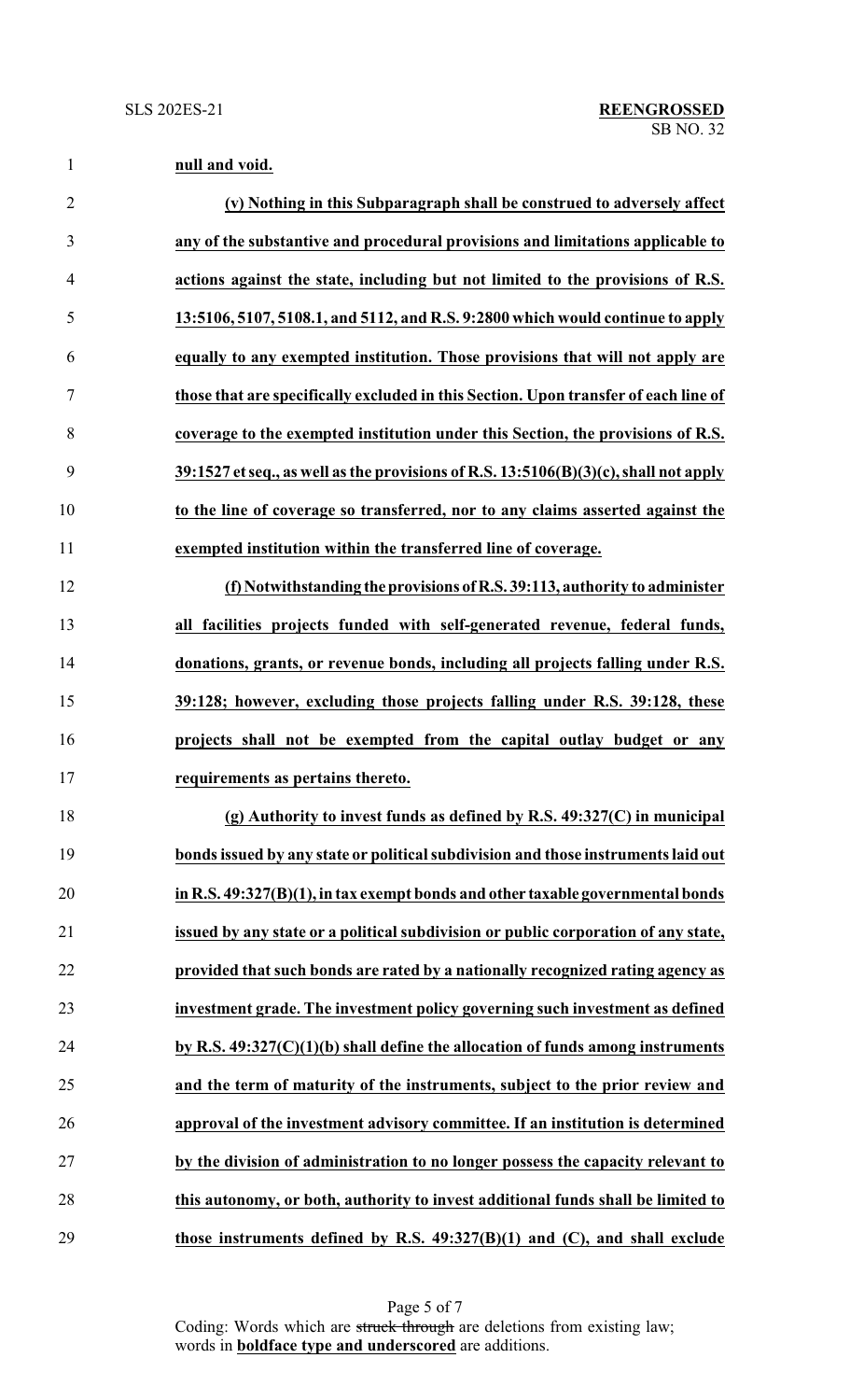| $\mathbf{1}$   | further investments in tax exempt bonds and other taxable government bonds                    |
|----------------|-----------------------------------------------------------------------------------------------|
| $\overline{2}$ | issued by any state or a political subdivision or public corporation of any state.            |
| 3              | B. Nothing in this Section abrogates, amends, or alters the authority of                      |
| $\overline{4}$ | the attorney general or the Department of Justice under Article IV, Sections 1                |
| 5              | and 8 of the Constitution of Louisiana or any other provision of law to represent             |
| 6              | the state and all departments and agencies of state government in all litigation              |
| 7              | arising out of or involving tort or contract. Any exempt institution under this               |
| 8              | Section shall enter into an interagency agreement with the attorney general and               |
| 9              | pay the attorney general reasonable attorney fees and expenses incurred in                    |
| 10             | representing the institution.                                                                 |
|                |                                                                                               |
| 11             | C. Nothing in this Section shall be construed as creating any independent                     |
| 12             | or separate cause of action against the state. The state shall continue to be sued            |
| 13             | only through the exempt institution's management board and cannot be sued                     |
| 14             | in addition to or separately from the exempt institution's management board                   |
| 15             | in any cause of action asserted against the exempt institution.                               |
| 16             | Section 2. This Act shall become effective upon signature by the governor or, if not          |
| 17             | signed by the governor, upon expiration of the time for bills to become law without signature |
| 18             | by the governor, as provided by Article III, Section 18 of the Constitution of Louisiana. If  |
| 19             | vetoed by the governor and subsequently approved by the legislature, this Act shall become    |

The original instrument and the following digest, which constitutes no part of the legislative instrument, were prepared by Cheryl Serrett.

DIGEST SB 32 Reengrossed 2020 Second Extraordinary Session Fields

Present law provides for the Louisiana Granting Resources and Autonomy for Diplomas Act (GRAD Act). The GRAD Act provides public postsecondary institutions that achieve specific, measurable performance objectives aimed at improving college completion and at meeting the state's current and futureworkforce and economic development needs be granted limited tuition and operational autonomy for achieving such objectives. Present law further provides that a public postsecondary education institution with clean financial audit findings may exercise certain operational autonomies until July 1, 2020, if the institution's management board approves the exercise of autonomies by any institution in the system.

Present law provides for the following operational autonomies:

Page 6 of 7 Coding: Words which are struck through are deletions from existing law; words in **boldface type and underscored** are additions.